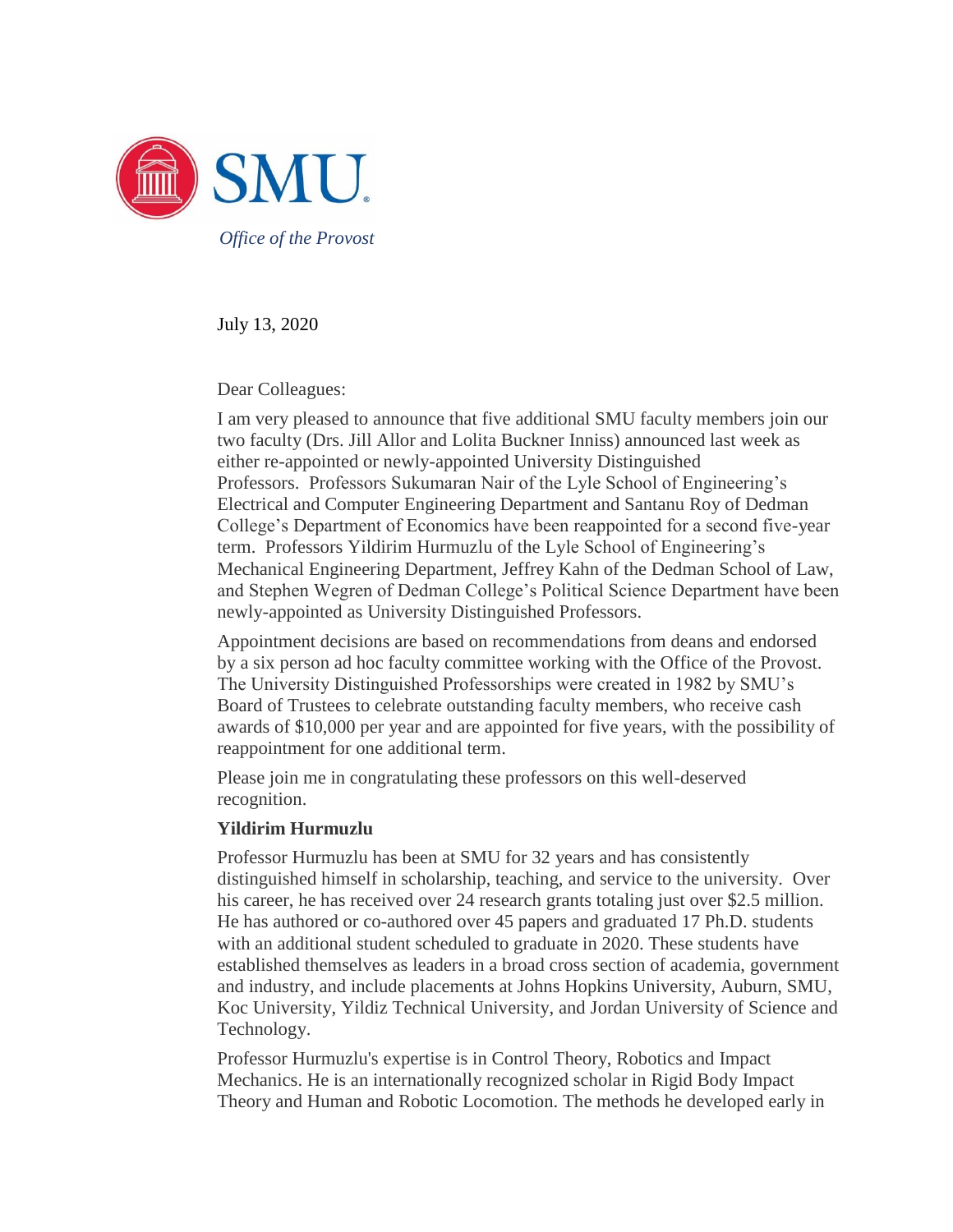his career have now become the standard approach in the stability analysis of bipedal locomotion used by researchers internationally. He has made several fundamental contributions to Rigid Body Impact Mechanics including the solution of multi-contact problems that has since been established as the main method in mathematical modeling of contact problems in robotics. He also discovered the existence of micro collisions and their effect on rigid body impacts. This discovery challenges an inconsistency in Newton's definition of the restitution coefficient and offers a new method to resolve the inconsistency. One expert even referred to Dr. Hurmuzlu's contribution to impact theory as "probably the most significant since Newton."

In addition to world-class research, Professor Hurmuzlu has established a reputation as a first rate teacher. He has received the Outstanding Professor Award in the Mechanical Engineering Department nine times and has outstanding teaching evaluations from both his undergraduate and graduate students. He is a member of the Academy of Distinguished Teachers and has also received the SMU's Altshuler Distinguished Teaching Award.

Professor Hurmuzlu is a fellow of the American Society of Mechanical Engineers (ASME) and has held several editorial positions in top scientific journals including transactions of ASME and IEEE. He has also been a key academic leader at SMU and the Lyle School of Engineering. He served as the Department Chair of Mechanical Engineering from 2001-2007 and again from 2012-2013.

# **Jeffrey Kahn**

Professor Kahn joined the Dedman Law faculty in fall 2006 and teaches and writes on American constitutional law, administrative law, Russian law, human rights, and counterterrorism. In 2007-2008, he received the Maguire Teaching Fellow Award from the Cary M. Maguire Center for Ethics and Public Responsibility at SMU for his seminar, "Perspectives on Counterterrorism." In 2008-2009, he was named a Colin Powell Fellow of the John Goodwin Tower Center for Political Studies. In 2010, he received SMU's Outstanding Faculty Award, a universitywide award given each year to a junior, tenure-track faculty member for excellence in teaching, curricular development, and scholarship. In 2011, the year he was tenured and promoted to associate professor, he received the Law School's Excellence in Teaching Award. He was promoted to full professor in 2014. He was a resident in Norway during the 2017-2018 academic year as a Fulbright Research Scholar at the PluriCourts Centre in the Faculty of Law at the University of Oslo.

His latest research on U.S. legal topics focuses on the right to travel and national security law. His most recent book, *Mrs. Shipley's Ghost: The Right to Travel and Terrorist Watchlists*, critically examines the U.S. Government's No Fly List. Among other publications, his articles have appeared in the *UCLA Law Review*, *Michigan Law Review*, *Virginia Journal of International Law*, and the peerreviewed *Journal of National Security Law and Policy*. He has launched a new website, Watchlist Law, a clearinghouse on the latest news and litigation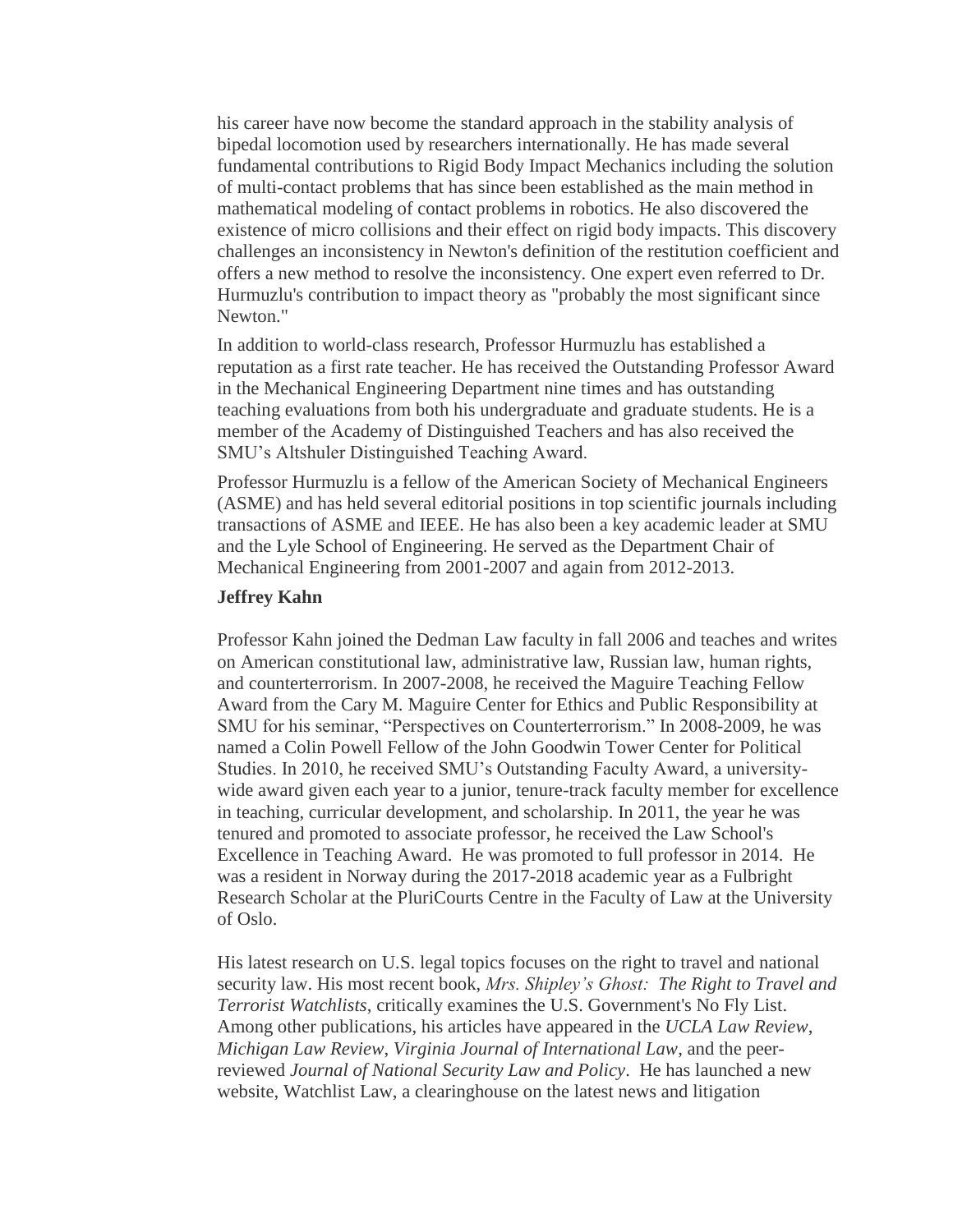concerning the U.S. No Fly List. His blog posts have been featured on *Lawfare*, *Just Security*, and *Concurring Opinions*.

His work on Russian law has been noted by name by the editors of *The New York Times* and published in various law reviews as well as the peer-reviewed journals *Post-Soviet Affairs* and *Review of Central and East European Law*. His latest research has focused primarily on the influence in Russia of the European Convention on Human Rights. In 2011, Russian President Dmitrii Medvedev's Human Rights Council asked him  $-$  the one American among six other experts from Russia, one from Germany, and one from the Netherlands — to write an expert report on the second conviction of Mikhail Khodorkovsky and Platon Lebedev. Professor Kahn described this work and its repercussions in an op-ed published in *The New York Times* (online) and *International Herald Tribune* (print).

At SMU he was a founding member of the Advisory Board for the SMU Embrey Human Rights Education Program. SMU is the first university in the South, and only the fifth in the country, to offer an academic major in human rights.

He is a graduate of Yale College, Oxford University (where he won the Hodgson Martin Prize for Best Dissertation for his doctoral work on Russian federalism), and the University of Michigan Law School. His first book, based on that dissertation, was published by *Oxford University Press* while he was a law student. During law school, he also served as a lecturer on European human rights law at summer training programs in Moscow for Russian lawyers sponsored by the Council of Europe. After law school, he was a law clerk to the Honorable Thomas P. Griesa of the United States District Court for the Southern District of New York. He served as a trial attorney in the Civil Division, United States Department of Justice, from October 2003 until April 2006.

### **Sukumaran Nair**

Professor Nair received his M.S. and Ph.D. in Electrical and Computer Engineering from the University of Illinois at Urbana in 1988 and 1990, respectively. He joined Lyle's Department of Computer Science and Engineering faculty in 1990 as an Assistant Professor, was promoted to Associate Professor in 1996, and became a full professor in 2005. He also chaired the Department of Computer Science and Engineering from 2008-2017.

His research interests include software defined networks, virtualization technologies, and cyber security. He is the founding director of SMU's HACNet (High Assurance Computing and Networking) Labs and has, since its creation in 2017, been director of SMU's AT&T Center for Virtualization.

He has published extensively in the area of high assurance computing and networking. His research has been supported through funds from the National Science Foundation (NSF), National Security Agency (NSA), National Institute for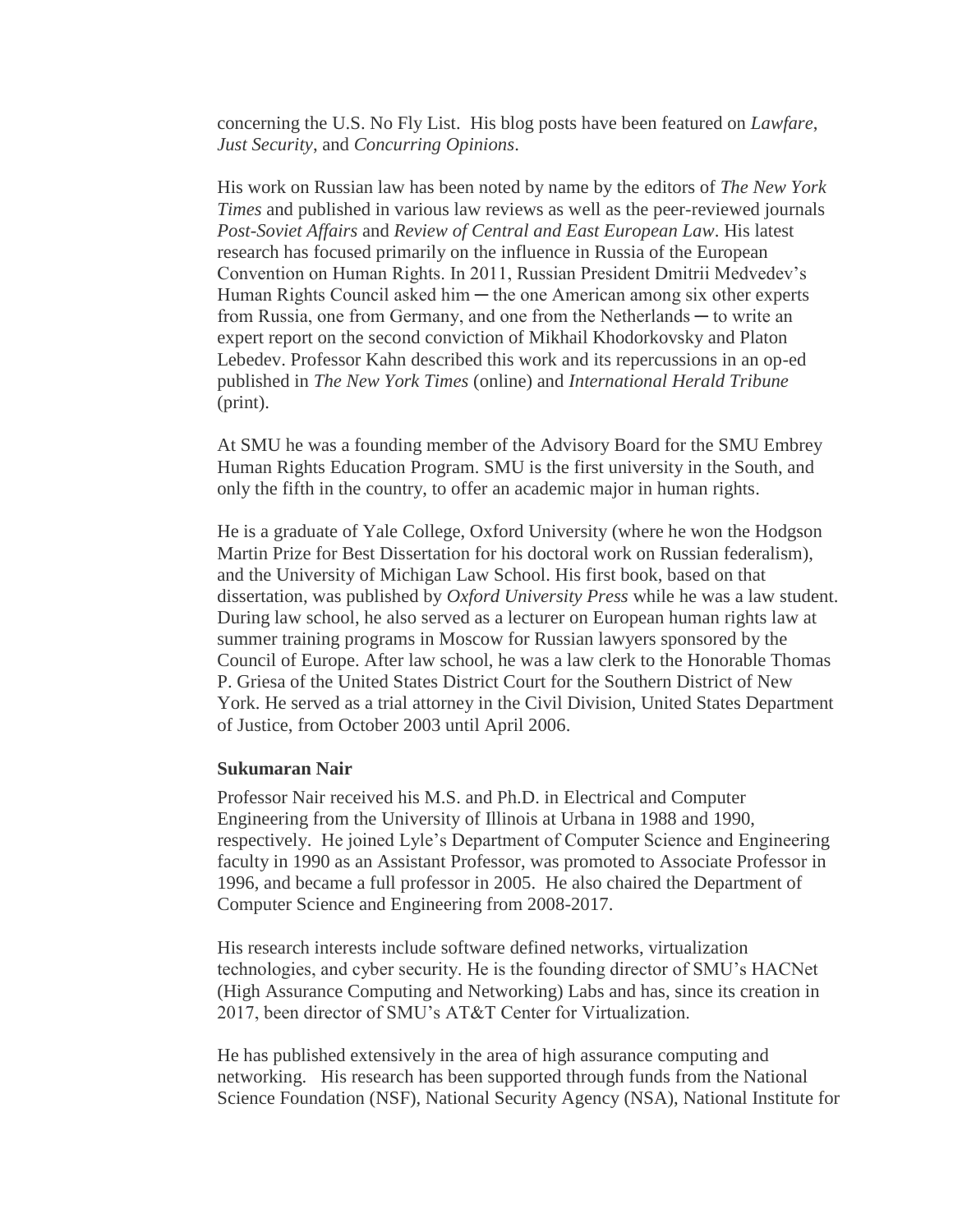Standards and Technology (NIST), Office of Naval Research (ONR), and various industry sponsors including Lockheed Martin, Alcatel, Raytheon, IBM, L3 Harris, Google and AT&T. He has been a consultant to various IT, Telecom and Cyber Security Companies.

He has graduated 21 Ph.D. students and is currently supporting the efforts of 11 others. These students have established themselves as leaders in a broad cross section of academia, government and industry.

# **Santanu Roy**

Professor Roy completed his Ph.D. in economics at Cornell University in 1991, and immediately afterwards took a position as assistant professor in the faculty of Economic Sciences at Erasmus University in Rotterdam, The Netherlands. He then moved to Florida International University as an associate professor, and he joined the faculty at SMU as associate professor of economics in 2003. In 2006 he was promoted to the rank of professor.

Roy's areas of research lie in industrial organization, microeconomic theory and applications, economic growth and dynamic economic models, economics of natural resources and the environment, and international trade and policy. During his time chairing one the Department of Economics, Roy managed to keep his research agenda moving smoothly along. His articles appear in some of the most influential within his field – *Journal of Economic Theory* and *Journal of International Economics*.

Professor Roy has held a number of research and visiting positions at other universities, including at Kobe University in Japan; Cornell University; and the University of Vienna. Roy is frequently invited to present his research at venues across the world, including Delhi, Madrid, Essex, Glasgow, Laval, and New York. For the past several semesters Roy's teaching has been primarily in the department's Ph.D. program. Student comments on his semester teaching evaluations focus on how he extends himself beyond his role as a teacher and into that of an advisor; on the effectiveness of his presentations; and on his ability to make the mathematics associated with economics clear and user-friendly.

# **Stephen Wegren**

Wegren completed his Ph.D. in political science in 1990 at Columbia University, during which time he held a MacArthur postdoctoral fellowship at Duke University for two years. He joined SMU's Department of Political Science as Assistant Professor in 1991, was promoted to Associate Professor in 1997, and then to Full Professor in 2005. He served as Interim Chair of the Department of Political Science from 2010-2011 and has, since 2006, been the Director of International and Area Studies.

His interests lie in the field of political economy in post-communist countries; inequality; property rights and land reform in non-western states; new institutionalism and its effects on behavior; class formation; food security; and food policy. He is recognized as one of the world's leading experts on Russia. His